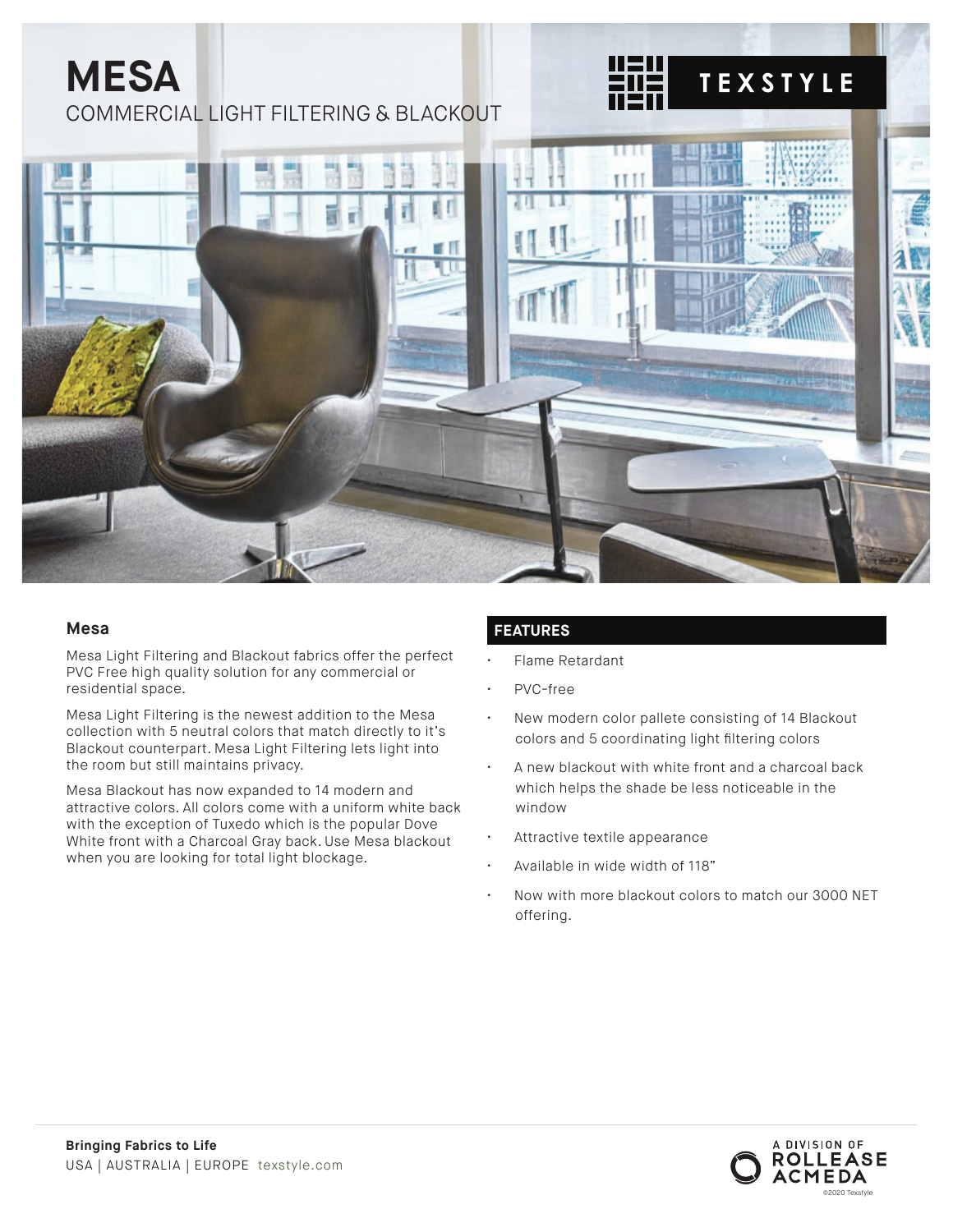## **MESA** COMMERCIAL LIGHT FILTERING & BLACKOUT

# **TEXSTYLE**

## **COLORS | LIGHT FILTERING**





Moonstone

#### **COLORS | BLACKOUT**